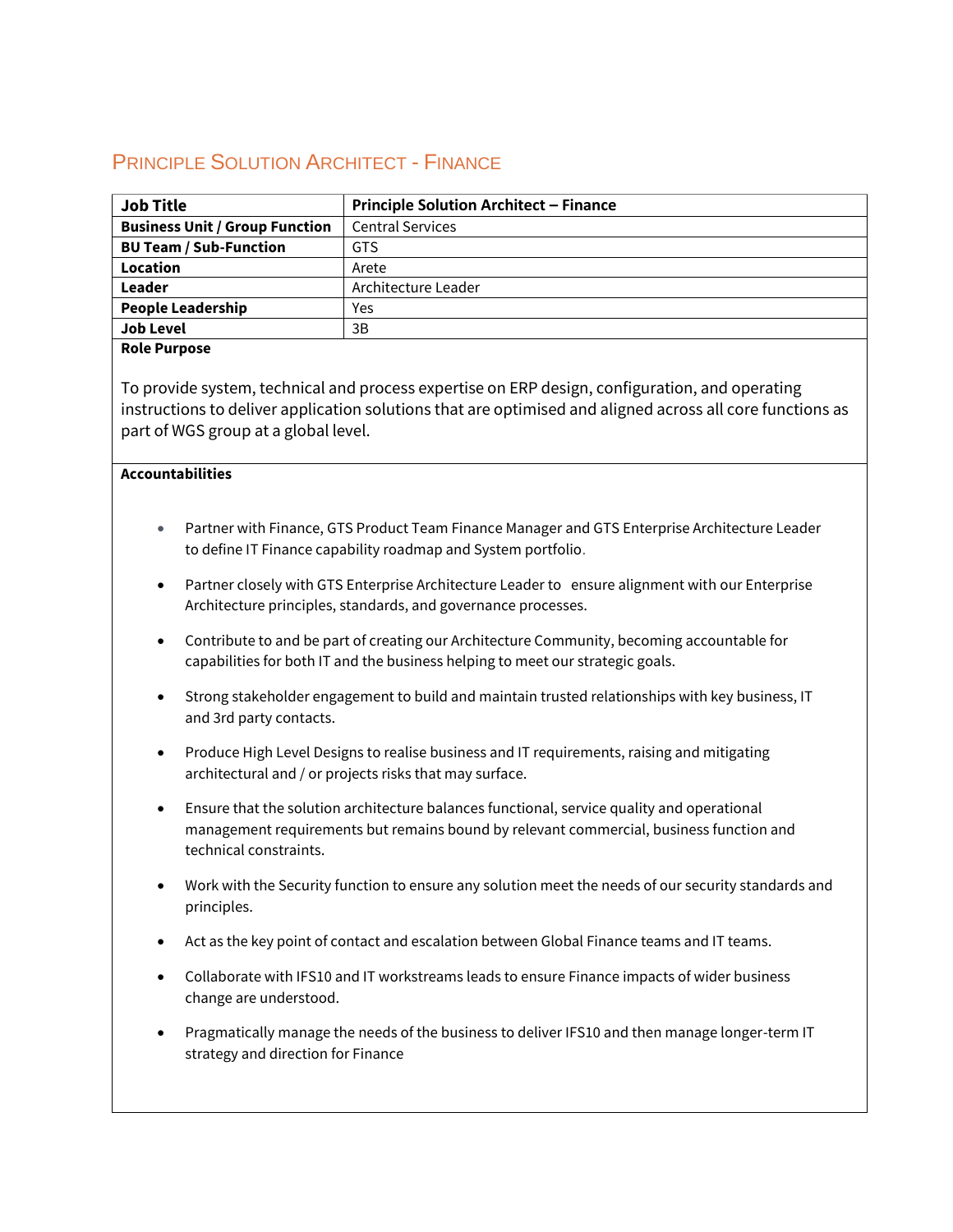| Created by:            | Allistair Murray     |
|------------------------|----------------------|
| <b>Creation Date:</b>  | May 2021             |
| HRBP:                  | <b>Kirsty Morris</b> |
| Date of last revision: | January 2022         |

| <b>Relating and Networking</b>                                                                                                                                                                                                                                                | <b>Analysing</b>                                                                                                                                                                                                                                                                                                                                                                                                                                                                                                   |
|-------------------------------------------------------------------------------------------------------------------------------------------------------------------------------------------------------------------------------------------------------------------------------|--------------------------------------------------------------------------------------------------------------------------------------------------------------------------------------------------------------------------------------------------------------------------------------------------------------------------------------------------------------------------------------------------------------------------------------------------------------------------------------------------------------------|
| Establishes good relationships with customers<br>and staff<br>Builds wide and effective networks of contacts<br>$\bullet$<br>inside and outside the organisation<br>Relates well to people at all levels<br>$\bullet$<br>Manages conflict                                     | Analyses numerical data, verbal data and all other<br>sources of information<br>Breaks information into component parts, patterns<br>$\bullet$<br>and relationships<br>Probes for further information or greater<br>$\bullet$<br>understanding of a problem<br>Makes rational judgements from the available<br>$\bullet$<br>information and analysis<br>Produces workable solutions to a range of problems<br>$\bullet$<br>Demonstrates an understanding of how one issue<br>may be a part of a much larger system |
| <b>Persuading and Influencing</b>                                                                                                                                                                                                                                             | <b>Applying Expertise and Technology</b>                                                                                                                                                                                                                                                                                                                                                                                                                                                                           |
| Makes a strong personal impression on others<br>Gains clear agreement and commitment from<br>others by persuading, convincing and negotiating<br>Promotes ideas on behalf of self or others<br>Makes effective use of political processes to<br>influence and persuade others | Applies specialist and detailed technical expertise<br>Develops job knowledge and expertise through<br>continual professional development<br>Shares expertise and knowledge with others<br>$\bullet$<br>Uses technology to achieve work objectives<br>Demonstrates appropriate physical co-ordination<br>and endurance, manual skill, spatial awareness and<br>dexterity<br>Demonstrates an understanding of different<br>organisational departments and functions                                                 |
| <b>Delivering Results &amp; Meeting Customer</b>                                                                                                                                                                                                                              | <b>Coping with Pressures and Setbacks</b>                                                                                                                                                                                                                                                                                                                                                                                                                                                                          |
| <b>Expectations</b><br>Focuses on customer needs and satisfaction<br>Sets high standards for quality and quantity<br>Monitors and maintains quality and productivity<br>Works in a systematic, methodical and orderly<br>way<br>Consistently achieves project goals.          | Works productively in a pressurised environment<br>Keeps emotions under control during difficult<br>situations Handles criticism well and learns from it<br>Balances the demands of a work life and a personal<br>life. Maintains a positive outlook at work.<br>Handles criticism well and learns from it.                                                                                                                                                                                                        |